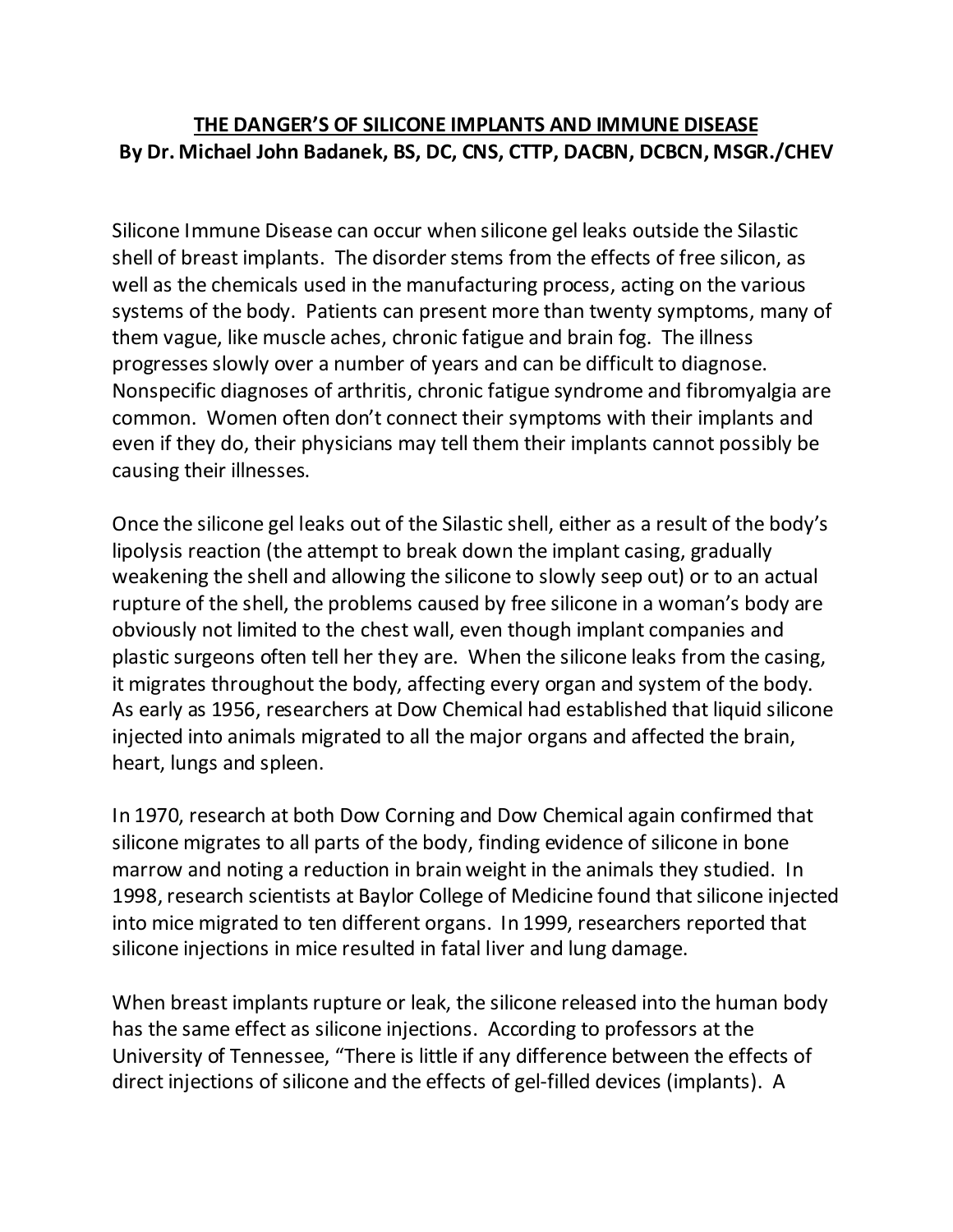number of studies have shown that silicone implants are likely to leak within ten years of surgical placement, releasing free silicone into the body. In 1995, FDA Commissioner David Kessler estimated that the rupture rate of silicone implants ranges between 5% and 51%. Dr. Lu-Jean Feng, a plastic surgeon at Mt. Sinai Medical Center, presented evidence to the Plaintiff's Steering committee for the National Breast Implant Litigation which indicated that the rupture rate of implants which have been in the body for less than seven years is 11% while the rupture rate of implants in the body for longer than seven years if 61%.

From the study of the literature, we have learned that scavenger cells called macrophages pick up the free silicone and carry it into the lymphatic system where it gains access to the rest of the body. The silicone and chemicals in the gel are toxic to the macrophages, and digestion of these materials by the macrophages is not possible. Therefore, the macrophages discharge the materials elsewhere in the body where it is picked up by other macrophages. This process leads to an increase in the release of cytokines or inflammatory intermediates, which promote local inflammation and pain. This is why I experiences, as did most of my patients, a burning sensation in the tissues around the leaking implant when the Silastic shell of the implant was no longer functioning to keep the silicone gel and the associated chemicals inside the shell. This burning in my chest wall gradually increased and eventually affected my left arm, as that was the side on which my implant was leaking. Some women experience a burning sensation equally on both sides of their chest with the sensation traveling down their arm as their illness progresses.

The department of Radiology Sciences at UCLA published an abstract entitled "Compromising Abnormalities of the Brachial Plexus as Displayed by Magnetic Resonance Imaging" by Collins, Shaver, Disher and Miller". Nerve conduction testing and neurological exam later confirmed the diagnosis as thoracic outlet syndrome, as well as conduction delays along the median nerve associated with sensory and motor deficits.

Because of the dysfunction of the lymphatic drainage of the arm when silicone clogs up the lymphatic channels in the axilla, many patients experiences swelling of the extremities, and many underwent carpal tunnel release as the median nerve became entrapped at the wrist due to this swelling. Unfortunately, some women also had an entrapment due to the silicone around the brachial plexus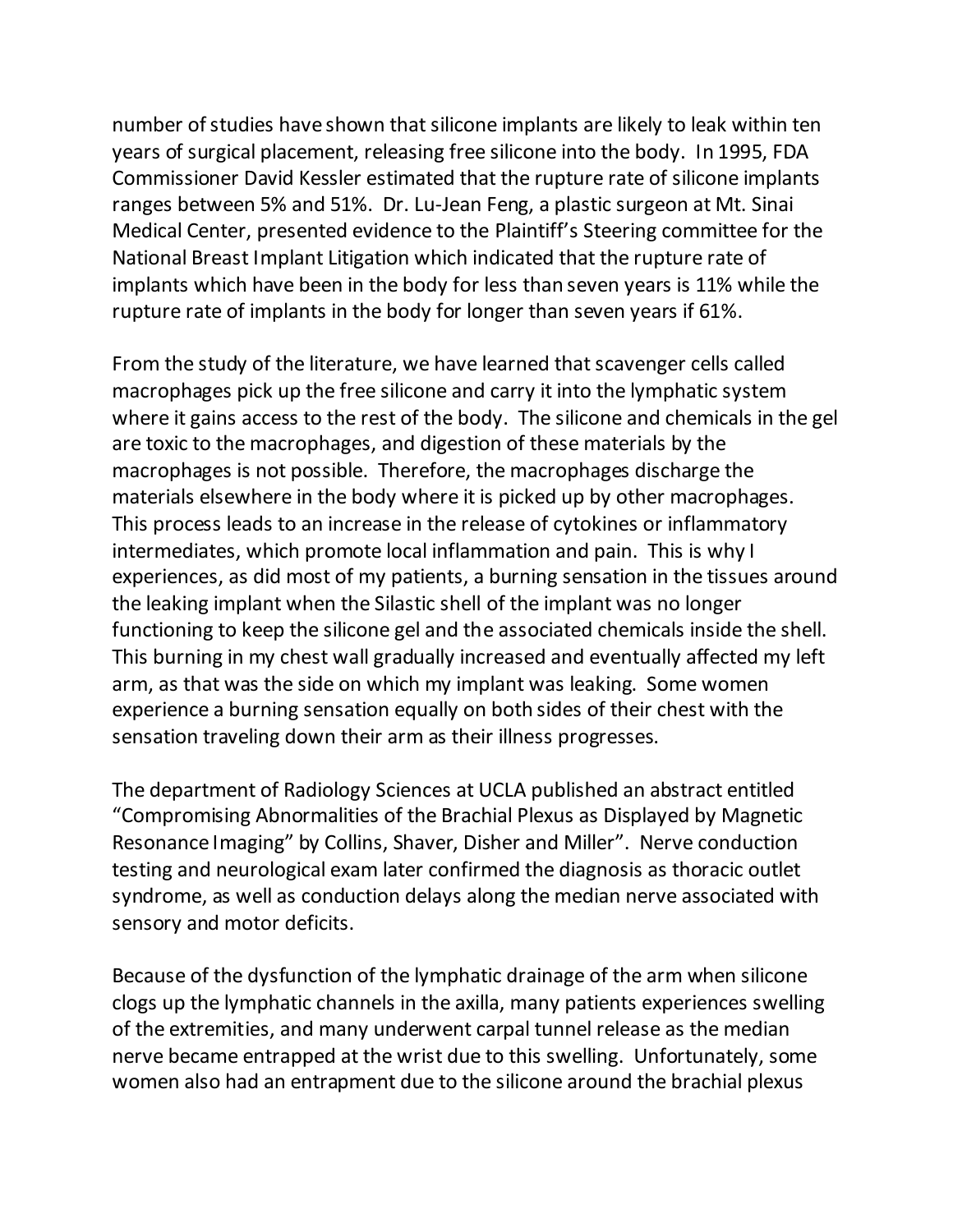(large nerves) in their axilla armpit), and when the median nerve scarred to the tissues near the wrist after the carpal tunnel surgery, they experiences neurological problems when they extended their arm, due to stretching of the nerves between these two fixed points.

## Silicone Disease and Surgery

It became clear that surgical removal of the silicone was mostly achieved only in the chest wall and in the lymph nodes closes to the chest wall where most of the silicone was entrapped. Removal of these larger infected and inflamed lymph nodes was advisable, especially as that the majority of breast implant patients dying were dying of lymphoma.

Chemicals in the silicone gel that had reached these lymph nodes were known to be carcinogens as well as neurotoxins. Concern about anaplastic large-cell lymphoma developing in this patient population had been expressed in a communication to JAMA IN November of 2008.

Although it was not advisable to remove multiple lymph nodes, especially if they were not enlarged or firm clinically, by removing the abnormal lymph nodes aided in the recovery of neurological function on the side from which the lymph nodes were removed.

In order to remove the majority of the silicone gel in the chest wall without spilling the contents of the implants into the breast or chest wall, doctors routinely remove the scar capsule surrounding the implant one piece of "en bloc". This helps prevent the escape of the silicone gel, which can be either firm or runny, but in either case is difficult to remove from the tissues once it has escaped the capsule. In the early 1990's, plastic surgeons were not routinely removing the scar capsules, as there was a misconception that the scar capsule would dissolve once the implant was removed.

Pathological examination of the capsules showed foreign body granulomatous reaction, a response to the silicone within the scar capsule. In this type of reaction, the body recognizes the silicone as "not self" walls it off with scar tissue and surrounds it with inflammatory cells. Later, articles in the plastic surgery literature indicated that if the capsules were not removed, there was a greater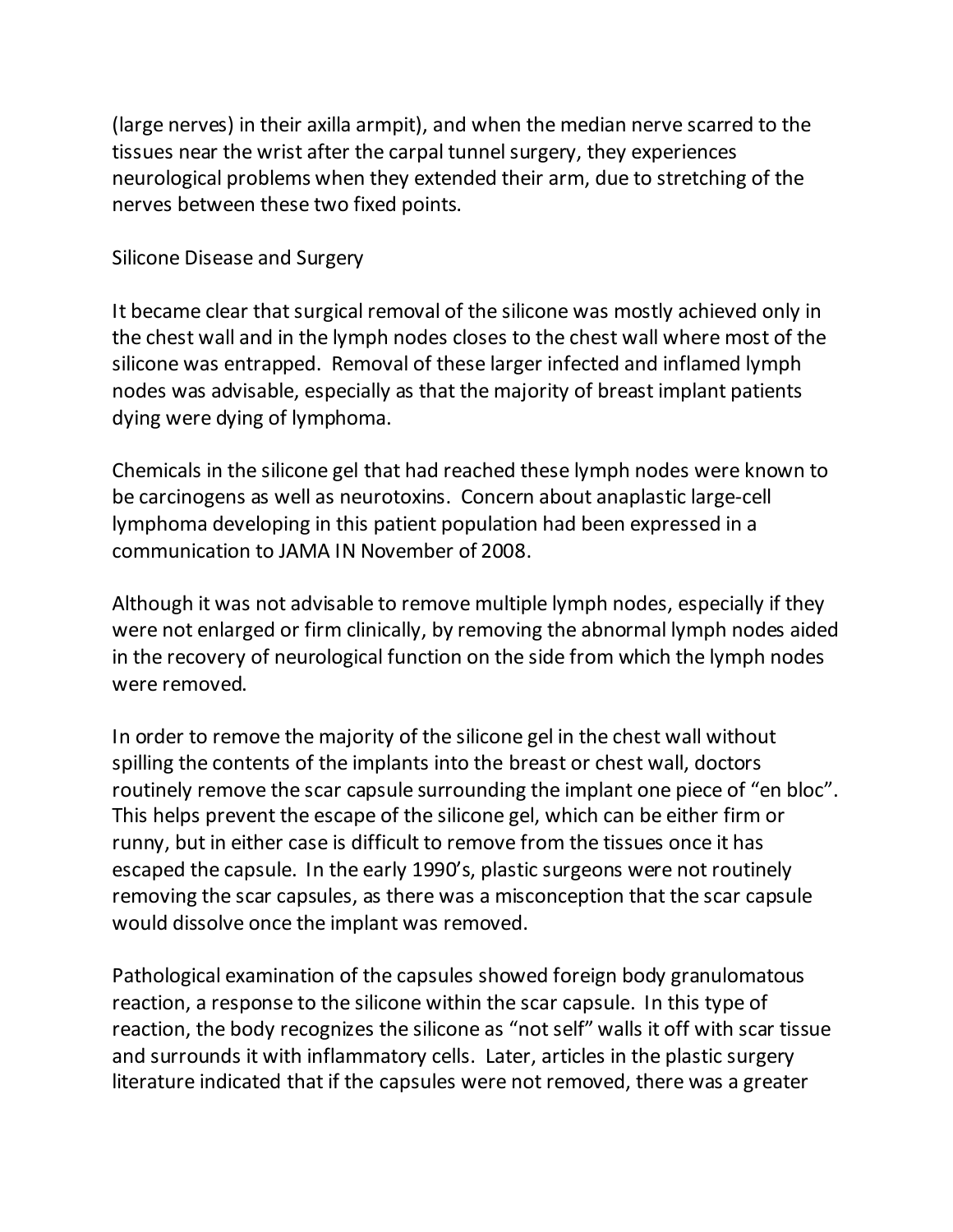risk of postoperative complications including infection and fluid collections called seromas.

In some cases, the silicone gel already traveled beyond the capsule and was forming granulomas or hard tender nodules within the muscles or the breast tissue wall muscle due to involvement of the muscle with a large silicone granulomas.

Many patients have had the release of the pectoralis muscle insertion during the surgery to place the implants, especially if large implants were inserted. It is important to reattach these muscle insertions if possible in order to avoid chest wall deformities. Patients with multiple surgeries are especially at risk for removal of the chest wall muscles, either because these are incorporated with the capsule or because surgeons who do not realize how difficult the dissection is between the capsule and the chest wall muscles remove them inadvertently.

If a surgeon tells a patient that he or she is able to remove the implants and capsules in one to two hours, the surgeon is likely speaking from inexperience. The more tissue removed, the more likely the patient is to have a permanent chest wall deformity. Tissue that is incorporated in the capsule or within a silicone granulomas must be removed in order to avoid post-operative problems.

Explanation surgery is much more difficult than implantation, so it is important to find a qualified surgeon. If a surgeon does not believe implants are associated with health problems, he or she is less likely to spend the time necessary to remove the entire capsule. Retained capsules are associated with problems such as seromas formation, infection and problems with imaging for cancer screening in the future.

## Chemical Soup

Further evaluation of the chemical makeup of silicone gel may explain why systemic illness can occur after it leaks into the body. According to Truth About Implants, a group providing support for women affected by breast implants, information reported from the manufacturers and the court documents indicate that thirty-seven chemicals are used in making silicone implant gel. The groups' website lists the following chemicals as ingredients: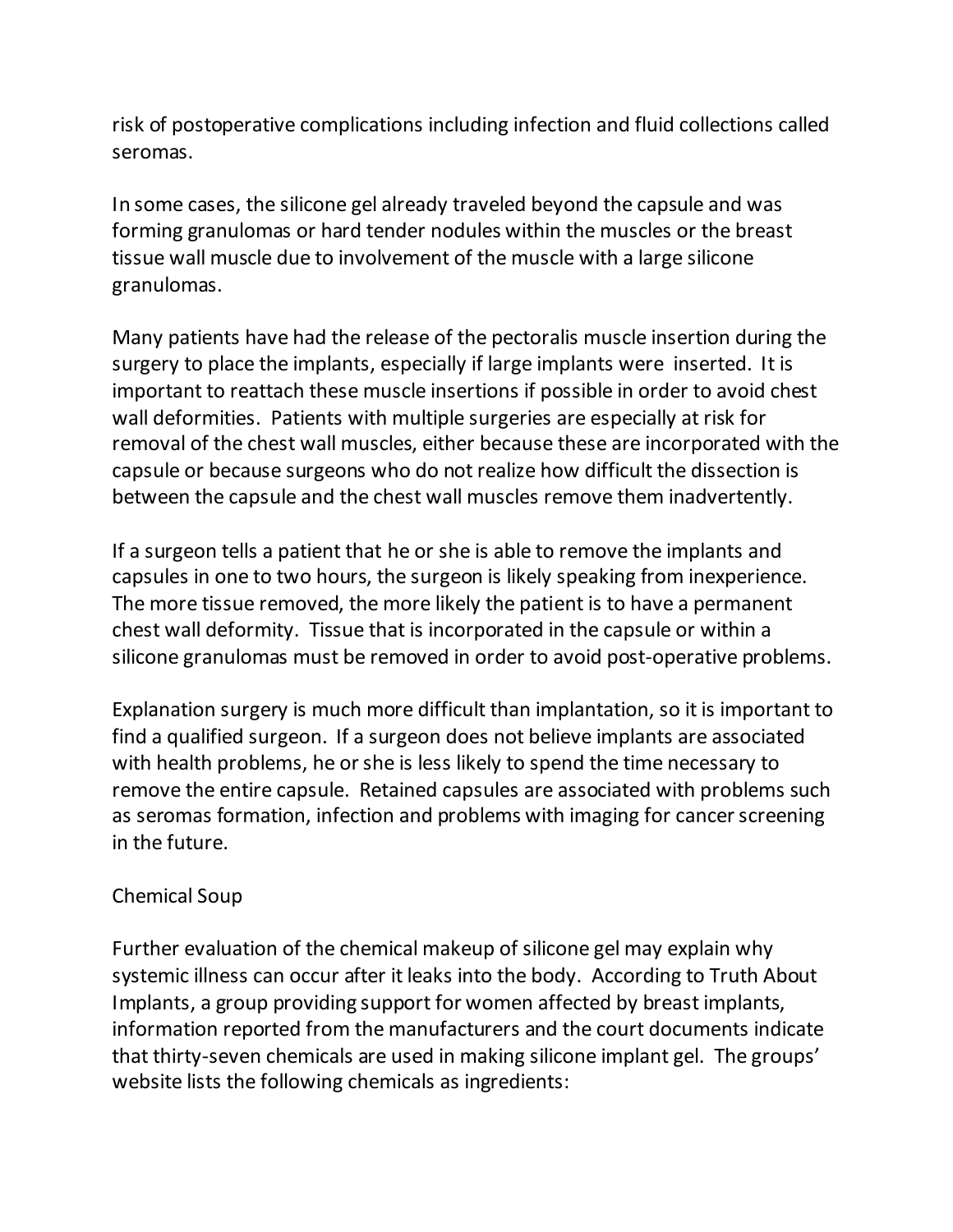- 1. Methyl ethyl ketone (neurotoxin)
- 2. Cyclohexanone (Neurotoxin)
- 3. Dentured Alcohol
- 4. Acetone (neurotoxin)
- 5. Urethane
- 6. Polyvinyl chloride (neurotoxin)
- 7. Isopropyl alcohol
- 8. Amine
- 9. Toluene (neurotoxin/carcinogen)
- 10. Dichloromethane (carcinogen)
- 11. Chloromethane
- 12. Ethyl acetate (neurotoxin)
- 13. Silicone
- 14. Sodium fluoride
- 15. Lead based solder
- 16. Formaldehyde
- 17. Talcum powder
- 18. Oakite (cleaning solvent)
- 19. Methyl 2-cyanoscrylates
- 20. Ethylene oxide (carcinogen)
- 21. Xylene (neurotoxin)
- 22. Hexon
- 23. 2-Hexanone
- 24. Thixon OSN-2
- 25. Stearic acid
- 26. Zinc oxide
- 27. Naptha (rubber solvent)
- 28. Phenol (neurotoxin)
- 29. Benzene (carcinogen/neurotoxin)
- 30. Lacquer thinner
- 31. Epoxy resin
- 32. Epoxy hardener 10 and 11
- 33. Printing ink
- 34. Metal cleaning acid
- 35. Color pigments as release agents
- 36. Heavy metals such as aluminum and platinum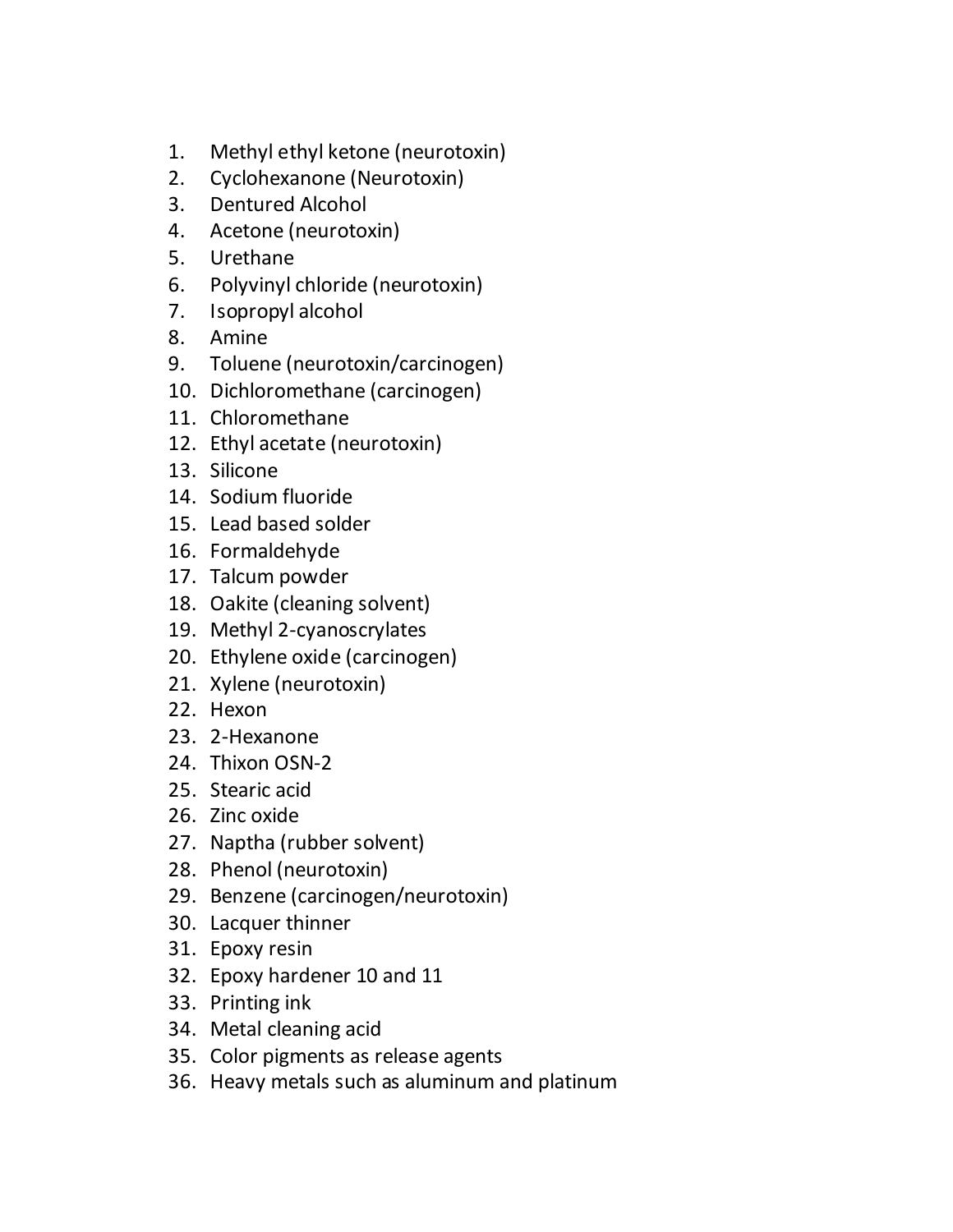#### 37. Silica

Any plastic surgeon reviewing this list of chemicals should be able to understand why after approximately eight to ten years, silicone patients may present with symptoms of a progressive illness with features of immune, neurological and endocrine problems. Indeed, despite the Institute of Medicine's conclusion that there was insufficient evidence to establish that either or both types of breast implants cause systemic health effects, such as autoimmune disease, Douglas R. Shanklin, M.D., professor of pathology and of obstetrics and gynecology at the University of Tennessee in Memphis, believes that there is a relationship. His extensive research involving implant patients demonstrates that "immune processing and inflammatory cell responses are commonplace in the tissues surrounding silicone mammary implants. Dr. Shanklin concludes that the cellular conditions he has observed can be attributed to a new form of autoimmunity. He reports: there is growing evidence of progression into plasma cell myeloma, an usual malignancy of the immune system and certain precursor disorders".

*Sadly, evidence has now begun to accumulate that children born after a woman has these devices implanted are likely to be in poor health. The children show lymphocyte sensitization indices at about half the maternal levels, indicating an impaired immune system. Children born to the same women before they received implants had normal health and showed normal growth and development.*

Dr. Shanklin once said that his best chemical analysis of the breast implants was that they were a "bag full of silicone garbage." Since it is well known that chemicals can trigger autoimmune disease, it should not be a surprise to anyone that once these chemicals leak into the body, an autoimmune disease results.

Any physician who has studied the patient population at risk has seen a variety of autoimmune problems, the majority of which do not fall into any known disease category. Some patients have symptoms similar to patients with scleroderma, rheumatoid arthritis, lupus, and multiple sclerosis, but the most common diagnosis is atypical connective tissue disease and atypical neurological disease.

It becomes clear why the early epidemiological studies done at Harvard, Duke, and Mayo clinic failed to show a correlation between known autoimmune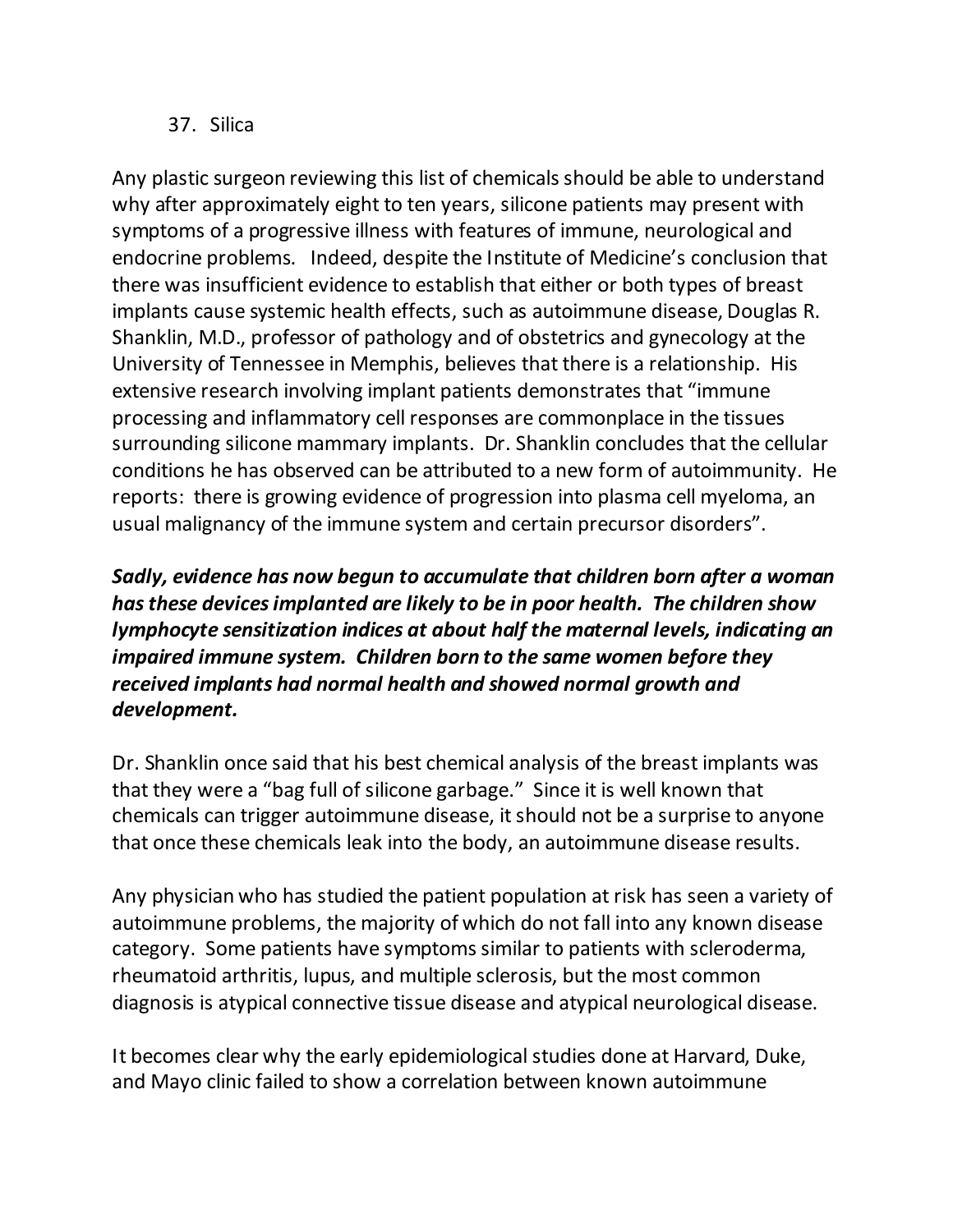diseases and silicone gel implants. It is not possible to perform an epidemiological study on a disease that has not yet been characterized. While it is true that silicone breast implants do not cause the autoimmune diseases listed in these studies, it is not true that they are not the root cause of the patients' symptoms. Since these patients do not have scleroderma, rheumatoid arthritis, lupus or multiple sclerosis, it is not difficult to show a lack of correlation between their symptoms and these illnesses. Instead, these patients are suffering from silicone immune disease, a new illness that has not been identified or characterized and for which laboratory tests confirming their diagnosis do not exist. Instead of using science to develop and treat their conditions, medical science is being used in the service of corporate interests to disprove their conditions.

## "The Ethical Irony"

It is a common practice for the institutions conducting the research into the safety of breast implants to receive endowments from Dow Corning, Dow Chemical or other interested corporate concerns. This practice, in and of itself, can be considered a conflict of interest and raises questions about the possibility of scientific bias in the research.

## SYMPTOMS OF SILICONE IMPLANT DISEASE

#### ENDOCRINE SYSTEM:

Thyroid:

ADH:

Hair Loss Constipation Weight Gain Dry Skin Low Basal Metabolic Temperature

Dry Mouth Excessive thirst Shocks from static electricity Frequent urination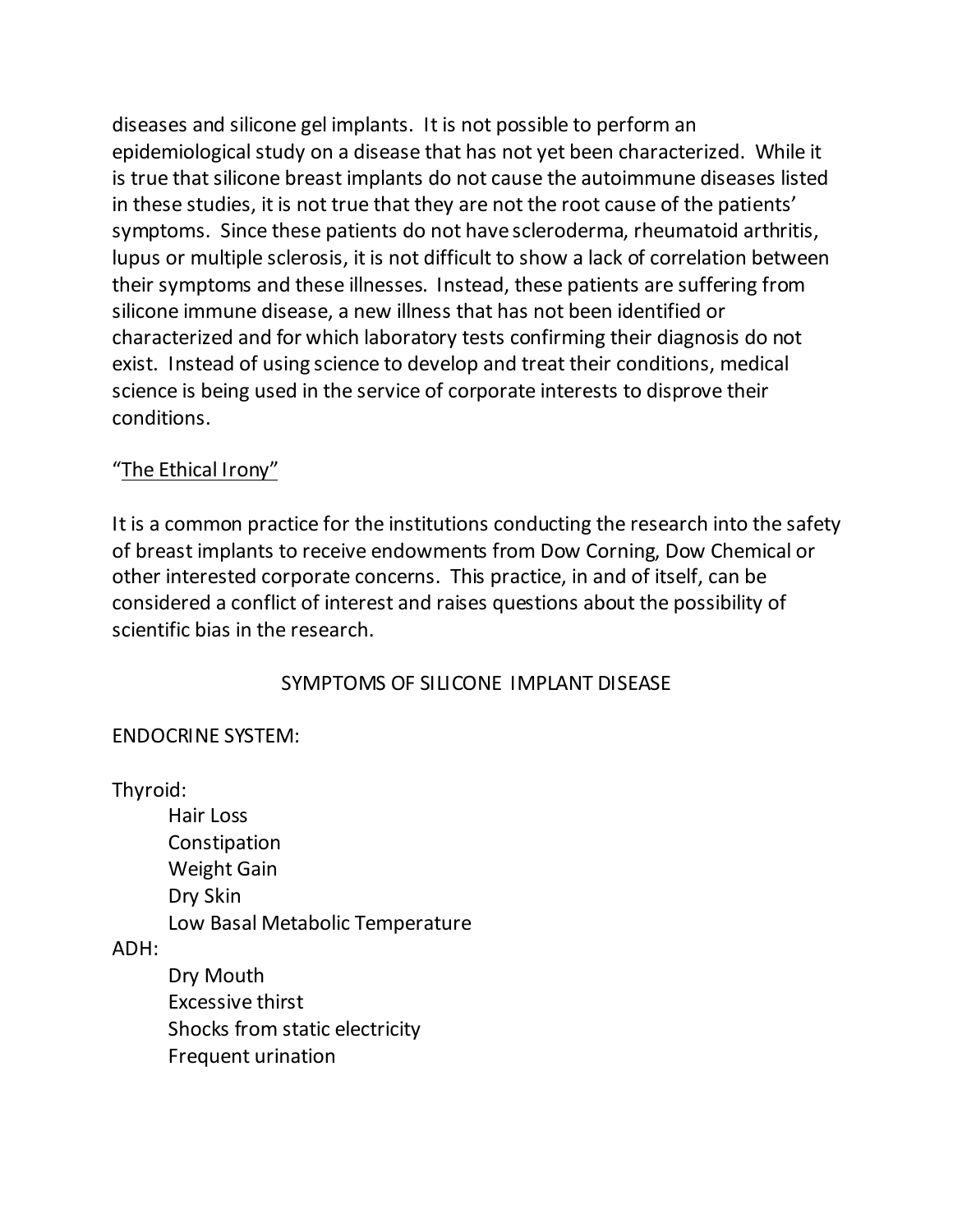Adrenal:

Low Blood Pressure Dizziness Passing out, especially with standing up quickly (orthostatic Hypotension) Feeling as if you are dying

Sex Hormones:

Irregular or lack of menses PMS Low Sex Drive

#### NEUROLOGICAL SYSTEM:

Arrhythmias Cognitive Dysfunction Memory Lane Difficulty with Concentration Brain Fog Abnormal Brain MRI or Spectra Scan of the Brain Blurred Vision Sensory Loss Tingling Burning Pain of Extremities Muscle Weakness Balance Disturbance Burning Pain of the Chest Wall, Breast or Axilla Headaches **Tremors** Seizures

#### IMMUNE SYSTEM

Viral Infection Mouth Ulcers Herpes Simplex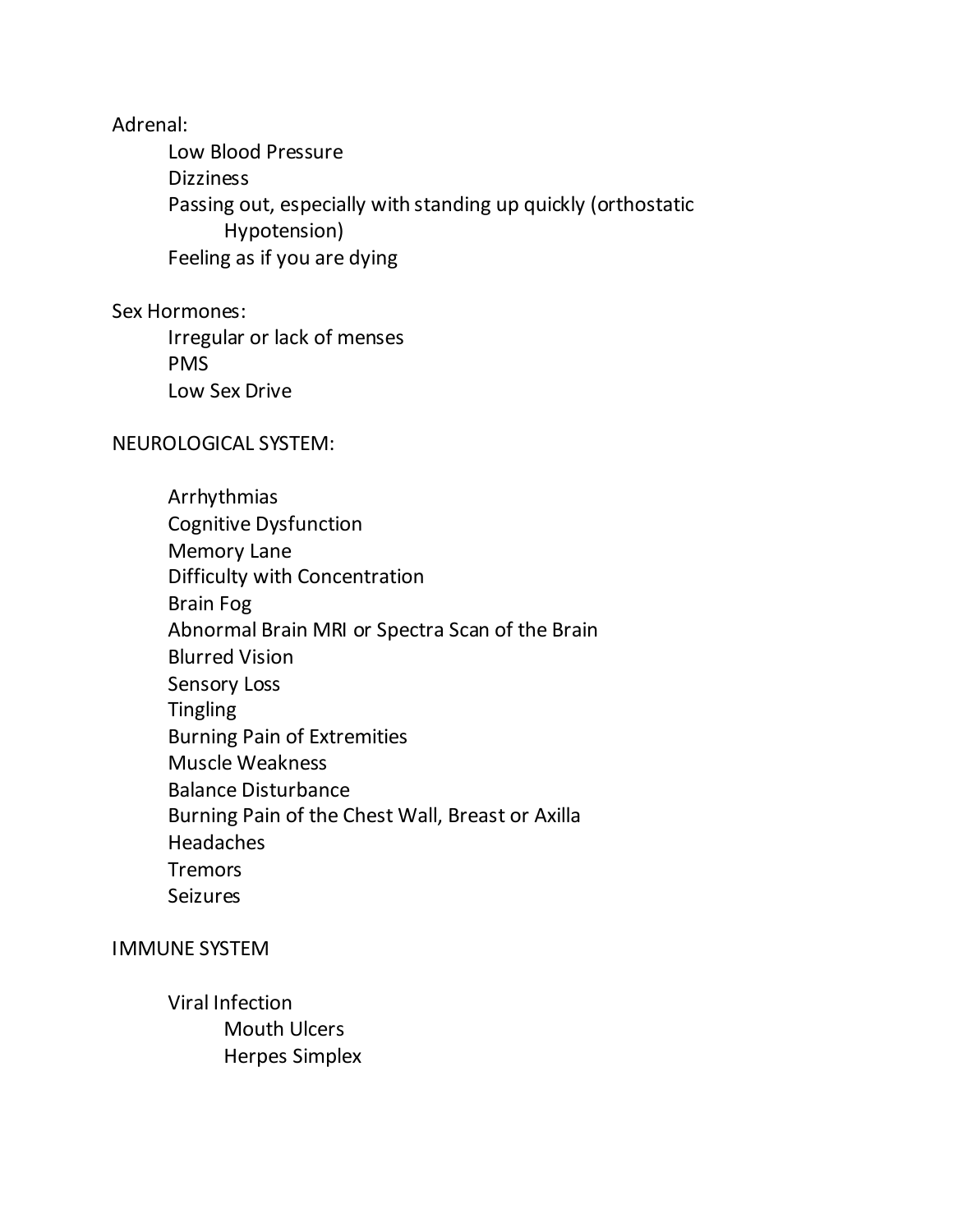Fungal Infections Chronic Urinary Tract Infections Mouth Ulcers Shortness of Breath Depression Fungal Rashes

## Bacterial Infection

Chronic Urinary Tract Infections Low Grade fever Night Sweats Bronchitis **Sinusitis Colitis** Periodontal Disease

Autoimmune Disease (intracellular bacteria)

(less common in biotoxin patients)

Rashes

Joint Aches and Swelling

Raynaud's Disease

Dry Eyes

Dry Mouth

Difficulty Swallowing (less common than in silicone patients)

Photosensitivity

Difficulty Swallowing

Abnormal Blood

Clotting

Other Symptoms

Restrictive Lung Disease

Pericarditis

Muscle Aches

Chronic Fatigue

Lymph Node Enlargement